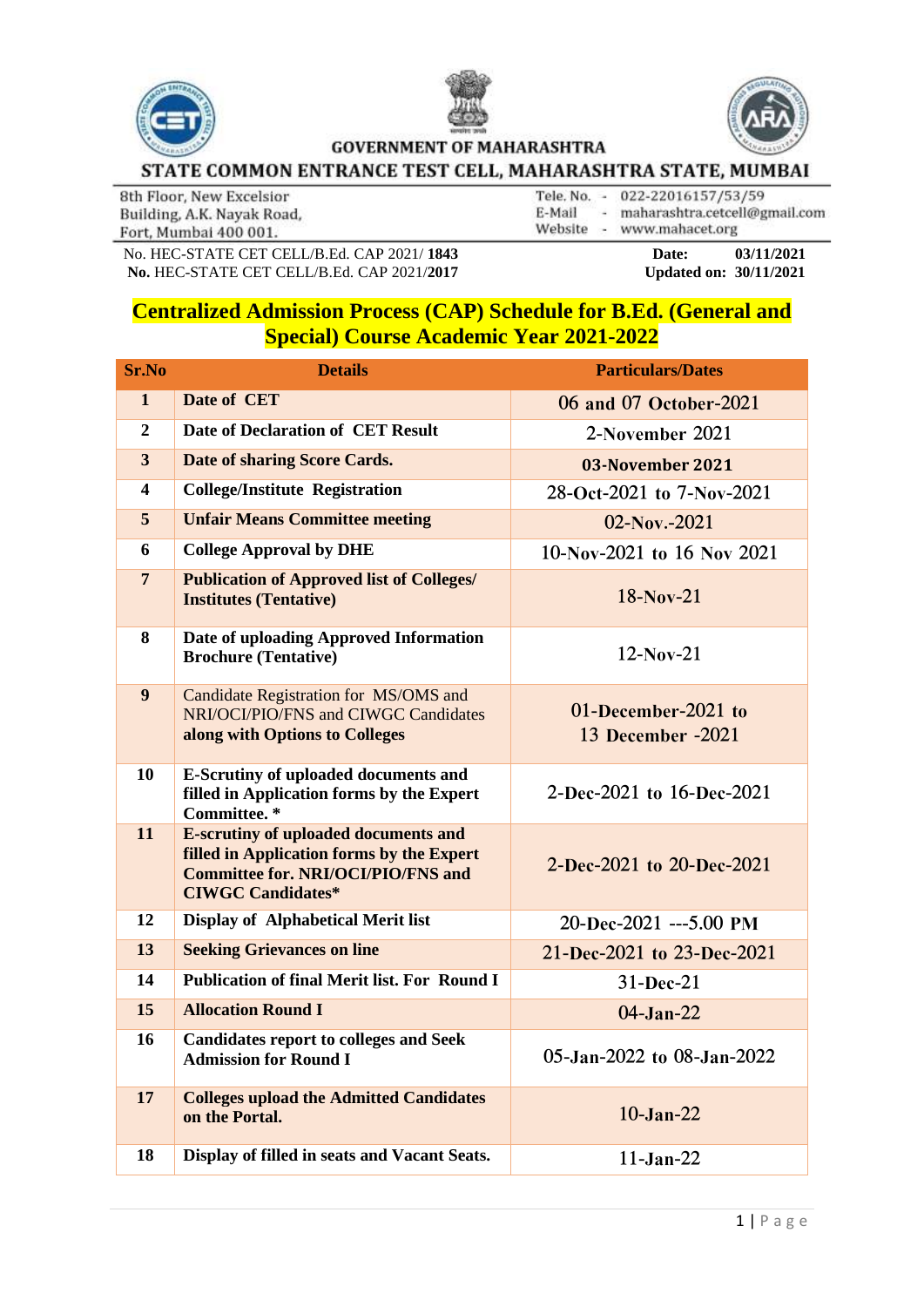| 19 | <b>I) Candidate Registration for Unregistered</b><br><b>CET Qualified Candidates for Round II ii)</b><br><b>Already Filled in Candidates Edit the CAP</b><br><b>Application form if required or iii)</b><br>Already registered Candidates change the<br><b>Options.</b> | 13-Jan-2022 to 17-Jan-2022 |
|----|-------------------------------------------------------------------------------------------------------------------------------------------------------------------------------------------------------------------------------------------------------------------------|----------------------------|
| 20 | <b>E-Scrutiny of uploaded documents and</b><br>filled in Application forms by the Expert<br>Committee.*                                                                                                                                                                 | 14-Jan-2022 to 20-Jan-2022 |
| 21 | <b>Display of Alphabetical Merit list for</b><br><b>Round II</b>                                                                                                                                                                                                        | $24 - Jan - 22$            |
| 22 | <b>Seeking Grievances on line for Round II</b>                                                                                                                                                                                                                          | 25-Jan-2022 to 27-Jan-2022 |
| 23 | <b>Publication of final Merit list. For Round</b><br>$\mathbf{I}$                                                                                                                                                                                                       | 3-Feb-2022---- 5.00 PM     |
| 24 | NRI/OCI/PIO/FNS/CIWGC Candidates'<br><b>Merit List</b>                                                                                                                                                                                                                  | 03-Feb-2022---- 5.00 PM    |
| 25 | <b>Allocation for Round II</b>                                                                                                                                                                                                                                          | 7-Feb-2022-- 5.00 PM       |
| 26 | <b>Candidates report to colleges and Seek</b><br><b>Admission for Round II</b>                                                                                                                                                                                          | 08-Feb-2022 to 11-Feb-2022 |
| 27 | <b>Colleges upload the Admitted Candidates</b><br>on the Portal for Round II                                                                                                                                                                                            | 14-Feb-22                  |
| 28 | <b>Publication of Vacant Seats for Institute</b><br>level Round                                                                                                                                                                                                         | 15-Feb-22                  |
| 29 | <b>Candidates fill in on line Options/ College</b><br>choices for Institute level Admissions                                                                                                                                                                            | 16-Feb-2022 to 21-Feb-2022 |
| 30 | <b>Colleges Generate on line Merit list</b><br>through CAP portal from their log in for<br><b>ACAP</b> seats and Management Quota seats<br>if Applicable.                                                                                                               | 22-Feb-22                  |
| 31 | <b>Colleges upload the Merit list on the</b><br><b>College Notice Board and College Web site.</b><br>The Generated Merit list will be available<br>on the CAP portal.                                                                                                   | 22-Feb-22                  |
| 32 | <b>Candidates Seek Admission as per declared</b><br>Merit list in the Institute Level round and<br>colleges confirm admission through College<br>log in.                                                                                                                | 23-Feb-2022 to 26-Feb-2022 |
| 33 | <b>Cut-off Date of Admission No admission</b><br>after the cut-off Date.                                                                                                                                                                                                | 28-Feb.-22                 |

## **\* Important Notes to the CAP Schedule.\***

- **1. \* E-scrutiny is not the Foolproof Scrutiny.**
- **2. Final Scrutiny will happen at the level of the College.**
- **3. Candidates should take due care and precaution to fill in correct details and upload the correct documents and match the details filled in with the documents uploaded.**
- **4. All Dates and events in the given Schedule are tentative and subject to change as per the orders of Competent Authority**
- **5. No advertisement will be published for the change in Schedule. All updates will be available on the CAP portal.**